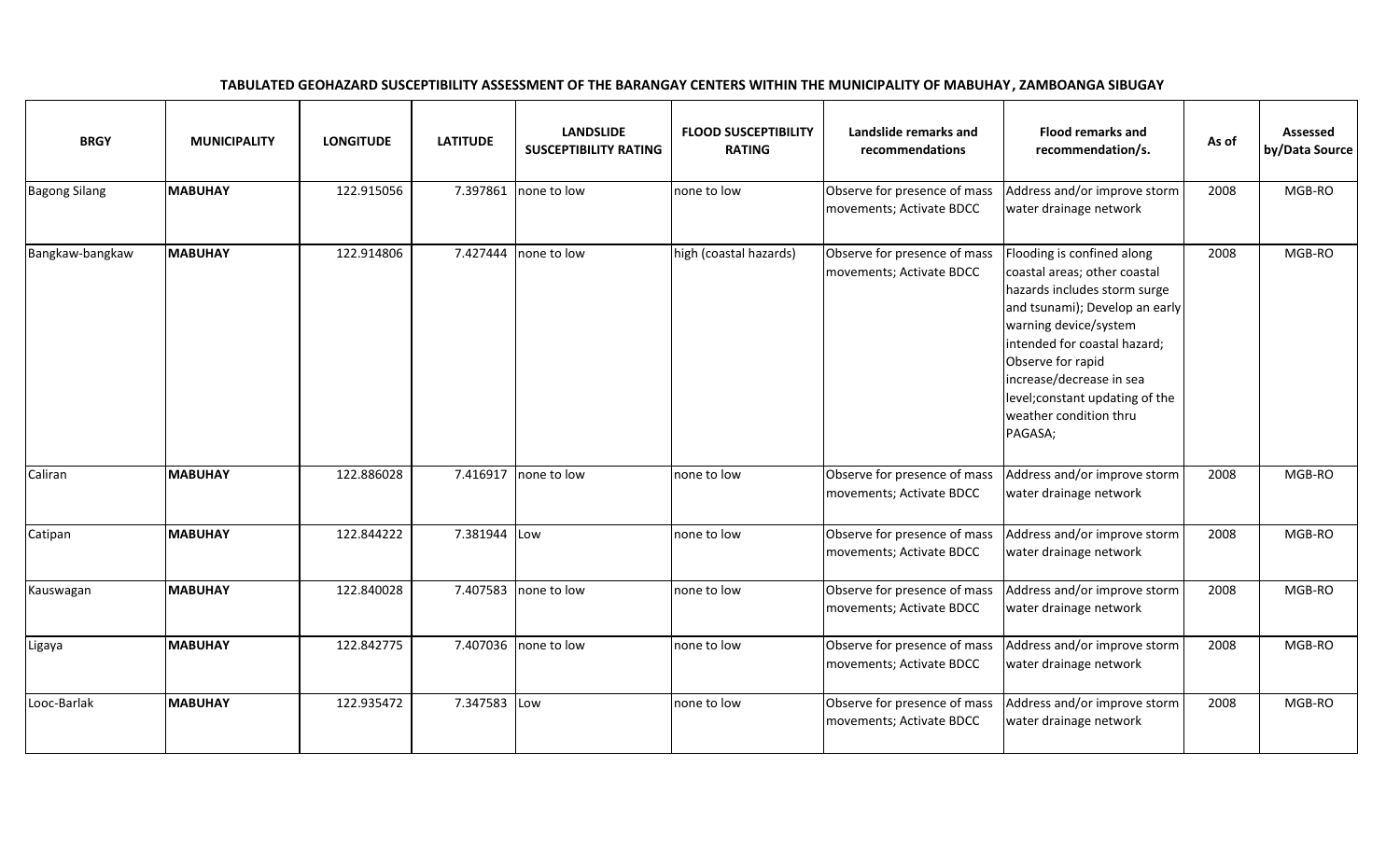| Malinao             | <b>MABUHAY</b> | 122.845389 | 7.424750 | none to low | seasonally high (coastal<br>hazards) | Observe for presence of mass<br>movements; Activate BDCC                                                                           | Flooding is confined along<br>coastal areas; other coastal<br>hazards includes storm surge<br>and tsunami); Develop an early<br>warning device/system<br>intended for coastal hazard;<br>Observe for rapid<br>increase/decrease in sea<br>level; constant updating of the<br>weather condition thru<br>PAGASA; | 2008 | MGB-RO |
|---------------------|----------------|------------|----------|-------------|--------------------------------------|------------------------------------------------------------------------------------------------------------------------------------|----------------------------------------------------------------------------------------------------------------------------------------------------------------------------------------------------------------------------------------------------------------------------------------------------------------|------|--------|
| Pamansaan           | <b>MABUHAY</b> | 122.939139 | 7.416111 | moderate    | none to low                          | Monitor progress of mass<br>movements (e.g. landslides,<br>tension cracks); Observe for<br>presence of mass movements;<br>Activate | Address and/or improve storm<br>water drainage network                                                                                                                                                                                                                                                         | 2008 | MGB-RO |
| Pinalim (San Roque) | <b>MABUHAY</b> | 122.917278 | 7.382833 | Low         | none to low                          | Observe for presence of mass<br>movements; Activate BDCC                                                                           | Address and/or improve storm<br>water drainage network                                                                                                                                                                                                                                                         | 2008 | MGB-RO |
| Poblacion           | <b>MABUHAY</b> | 122.834722 | 7.418222 | none to low | seasonally high (coastal<br>hazards) | Observe for presence of mass<br>movements; Activate BDCC                                                                           | Coastal hazards includes storm<br>surge and tsunami); Develop<br>an early warning<br>device/system intended for<br>coastal hazard; Observe for<br>rapid increase/decrease in sea<br>level; constant updating of the<br>weather condition thru<br>PAGASA.                                                       | 2008 | MGB-RO |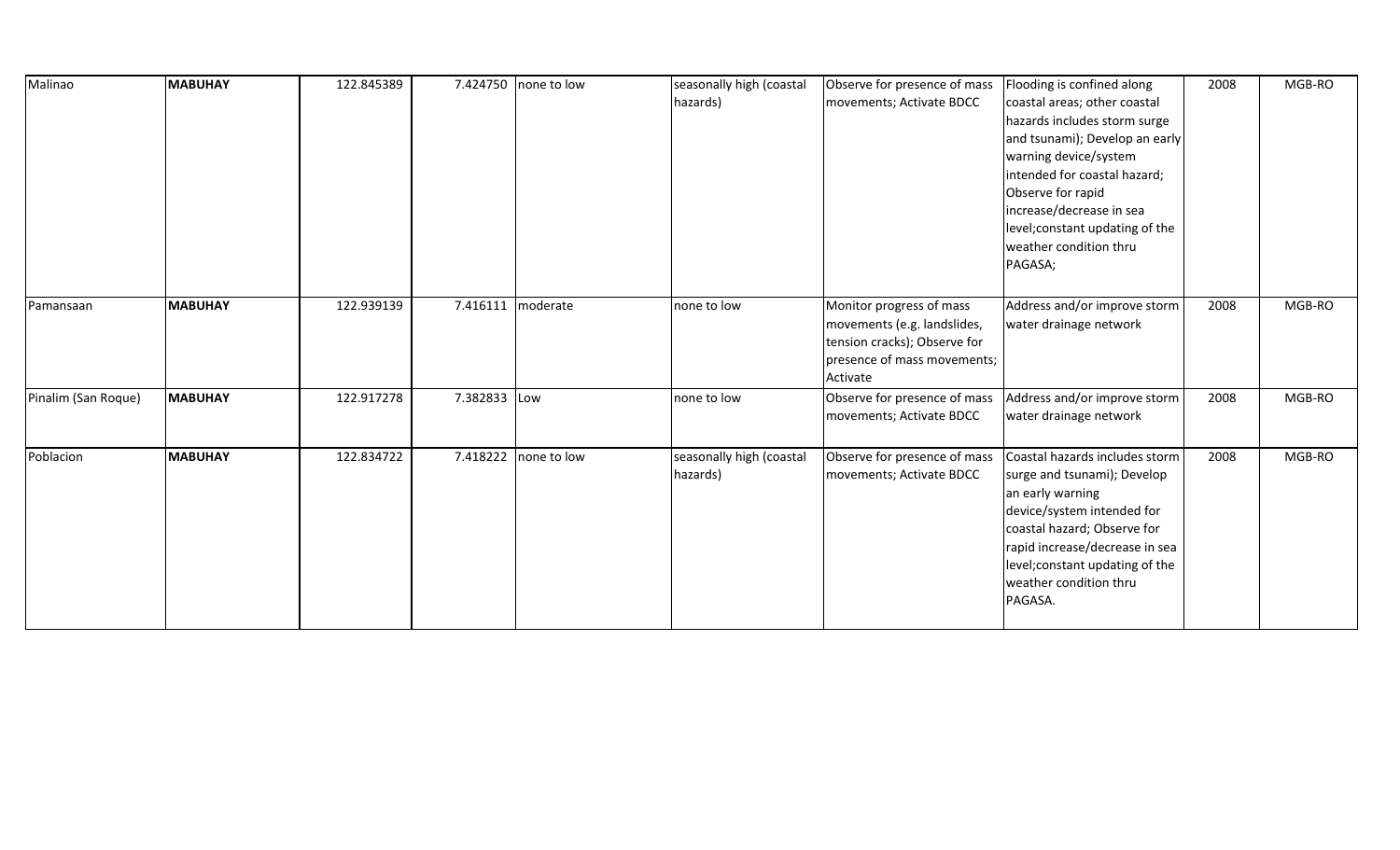| Punawan              | <b>MABUHAY</b> | 122.862167 | 7.377444 Low |                      | high (coastal hazards) | Observe for presence of mass<br>movements; Activate BDCC | Flooding is confined along<br>coastal areas; other coastal<br>hazards includes storm surge<br>and tsunami); Develop an early<br>warning device/system<br>intended for coastal hazard;<br>Observe for rapid<br>increase/decrease in sea<br>level; constant updating of the<br>weather condition thru<br>PAGASA; | 2008 | MGB-RO |
|----------------------|----------------|------------|--------------|----------------------|------------------------|----------------------------------------------------------|----------------------------------------------------------------------------------------------------------------------------------------------------------------------------------------------------------------------------------------------------------------------------------------------------------------|------|--------|
| Santo Niño (Caliran) | <b>MABUHAY</b> | 122.921278 |              | 7.396000 none to low | none to low            | Observe for presence of mass<br>movements; Activate BDCC | Address and/or improve storm<br>water drainage network                                                                                                                                                                                                                                                         | 2008 | MGB-RO |
| Sawa                 | <b>MABUHAY</b> | 122.931778 | 7.344528 Low |                      | high (coastal hazards) | Observe for presence of mass<br>movements; Activate BDCC | Flooding is confined along<br>coastal areas; other coastal<br>hazards includes storm surge<br>and tsunami); Develop an early<br>warning device/system<br>intended for coastal hazard;<br>Observe for rapid<br>increase/decrease in sea<br>level; constant updating of the<br>weather condition thru<br>PAGASA; | 2008 | MGB-RO |
| Sioton               | <b>MABUHAY</b> | 122.879833 | 7.361944 Low |                      | none to low            | Observe for presence of mass<br>movements; Activate BDCC | Address and/or improve storm<br>water drainage network                                                                                                                                                                                                                                                         | 2008 | MGB-RO |